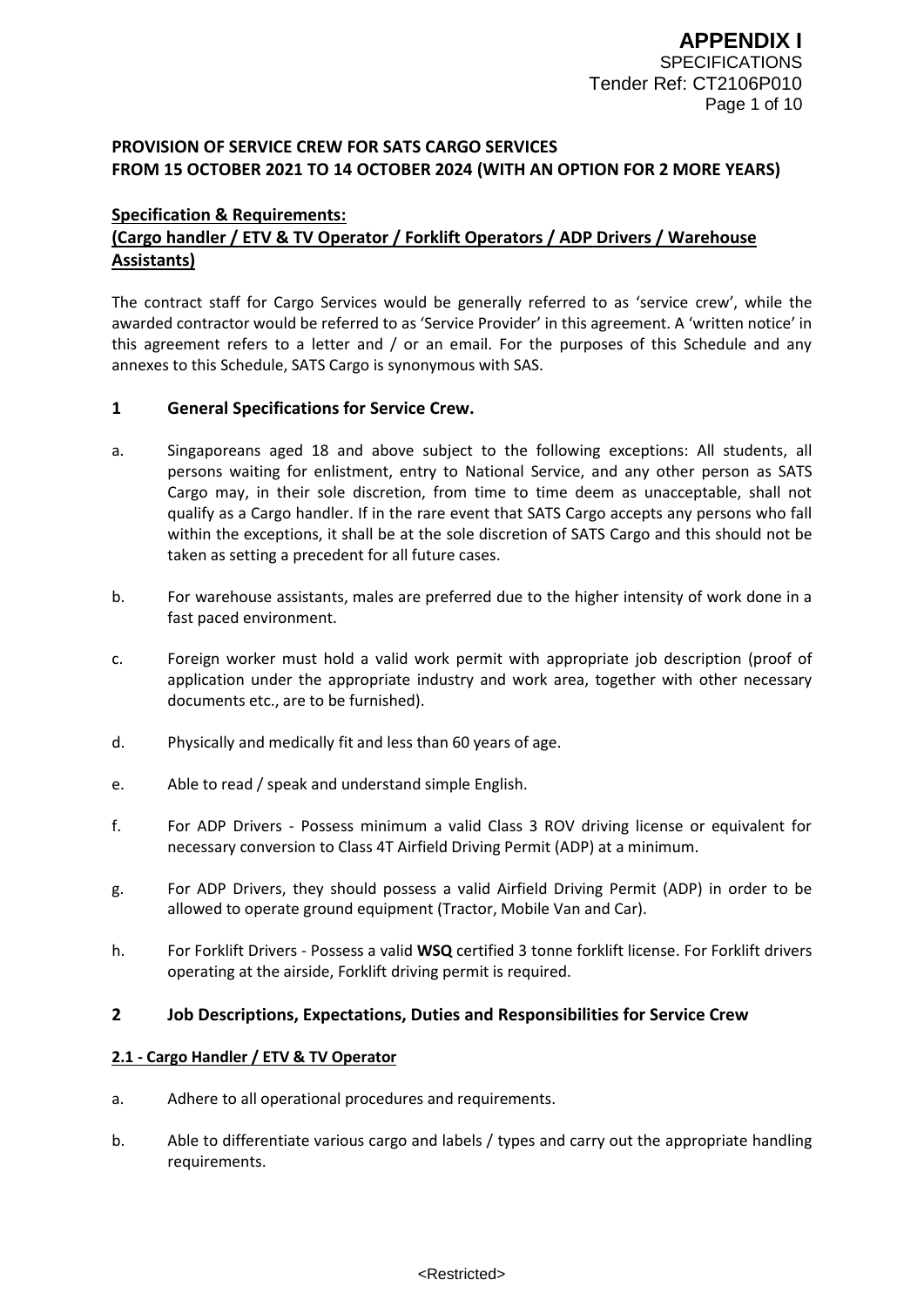- c. Able to understand and differentiate the various 2-letter / 3-letter codes to carry out the appropriate handling requirements.
- d. Report to the Cargo Duty Managers (DM) at the rostered time specified by SATS Cargo.
- e. Execute careful handling and proper stacking cum restraining (in the case of loading) of all loads.
- f. Close pallets, containers, Baggage Trolleys (BT) and Mail Trolleys (MT). For pallets, nettings have to be tied down properly with the necessary straps in place to secure cargo.
- g. Segregate / sort incoming / outgoing loads according to contents / destinations / Air waybills.
- h. Assist to breakdown skidded cargo to be fed into the X-ray for piece level screening. Subsequently after screening the pieces are to be built up again according to the SATS personnel instructions.
- i. Ensure Pallet Dollies (PDs) and Container Trolleys (CTs) are securely fastened and restraint locks / pins of PDs and CTs are raised / secured accordingly.
- j. After loading or unloading cargo / mail in Baggage Trolleys (BTs) or Mail Trolleys (MTs), ensure doors / nettings are properly closed / secured.
- k. Housekeeping of warehouse and Airline equipment (Straps, skids, spreaders, plastic sheets etc.).
- l. For ETV/TV operations, staff must check the ULDs carefully prior to release of the cargo. Staff operating these equipment must be trained and certified by SATS Cargo Training Department.
- m. Report to Cargo DMs or SATS Cargo Coordinators for any discrepancies or irregularities during loading or unloading duties.
- n. Execute any other jobs that are assigned by SAS authorized personnel.

#### **2.2 - Warehouse Assistant**

- a. Adhere to all operational procedures and requirements in the warehouse.
- b. Able to differentiate various cargo and labels / types and carry out the appropriate handling requirements.
- c. Able to understand and differentiate the various 2-letter / 3-letter codes to carry out the appropriate handling requirements. Basic DG handling knowledge is also required.
- d. Report to the Cargo DMs / Supervisors at the rostered time specified by SAS.
- e. Execute careful handling and proper stacking and restraining (in the case of loading) of all loads.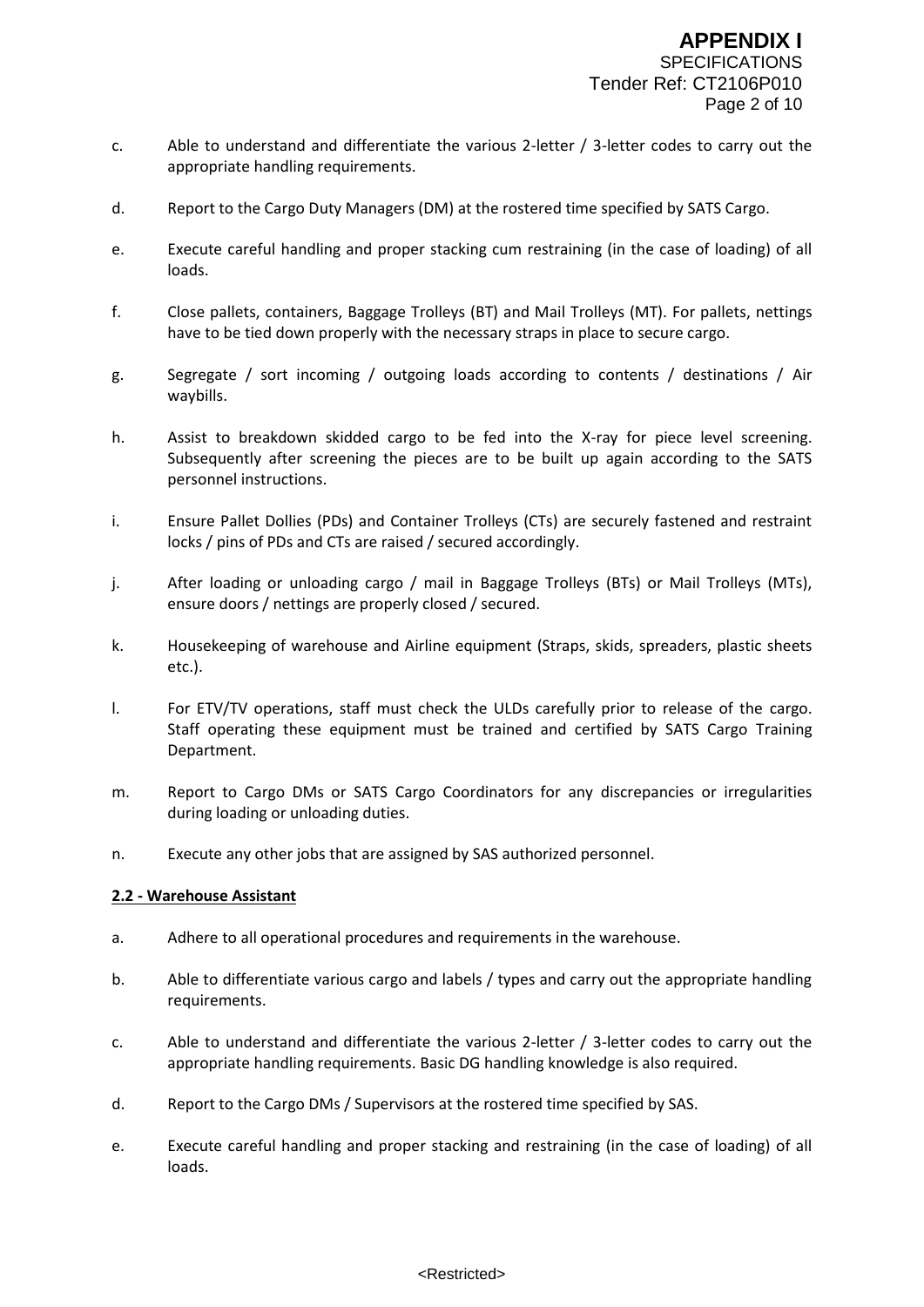- f. Close pallets, containers, BTs and MTs. For pallets, nettings have to be tied down properly with the necessary straps in place to secure cargo.
- g. Segregate / sort incoming / outgoing loads according to contents / destinations / Air waybills.
- h. Loading / unloading of cargo into/from ULDs from/into the material sorting system and vice versa.
- i. Assist to breakdown skidded cargo to be fed into the X-ray for piece level screening. Subsequently after screening the pieces are to be built up again according to the supervisor's instructions. .
- j. Scanning of each shipment at piece level and manual loading and stacking of cargo in trucks.
- k. Ensure Pallet Dollies (PDs) and Container Trolleys (CTs) are securely fastened and restraint locks / pins of PDs and CTs are raised / secured accordingly.
- l. Housekeeping of warehouse and Airline equipment (Straps, skids, spreaders, plastic sheets etc.).
- m. Report to Cargo DMs or Supervisors from the integrators for any discrepancies or irregularities during loading or unloading duties.
- n. Execute any other jobs that are assigned by SAS authorized personnel or authorized personnel from the Integrators.

#### **2.3 - ADP Driver**

- a. Adhere to all safety procedures and requirements at the airside and airfreight terminals (warehouse and landside/airside roadways).
- b. Adhere to all operation procedures and requirements.
- c. Able to differentiate various cargo labels / types and carry out the appropriate handling requirements.
- d. Able to understand and differentiate the various 2-letter / 3-letter codes to carry out the appropriate handling requirements.
- e. Report to the Cargo DM at the rostered time specified by SAS.
- f. Operate ground equipment (tractor) to facilitate towing of (Pallet Dollies (PDs) / Container Trolleys (CTs) / Baggage Trolleys (BTs) / Mail Trolleys (MTs), etc) from warehouse to aircraft bay and vice versa.
- g. Operate mobile vans to facilitate despatch/collection of documents to and from the aircraft.
- h. Preparation of the necessary Non-Motorised equipment (Pallet Dollies (PDs) / Container Trolleys (CTs) / Baggage Trolleys (BTs) / Mail Trolleys (MTs), etc.).

#### <Restricted>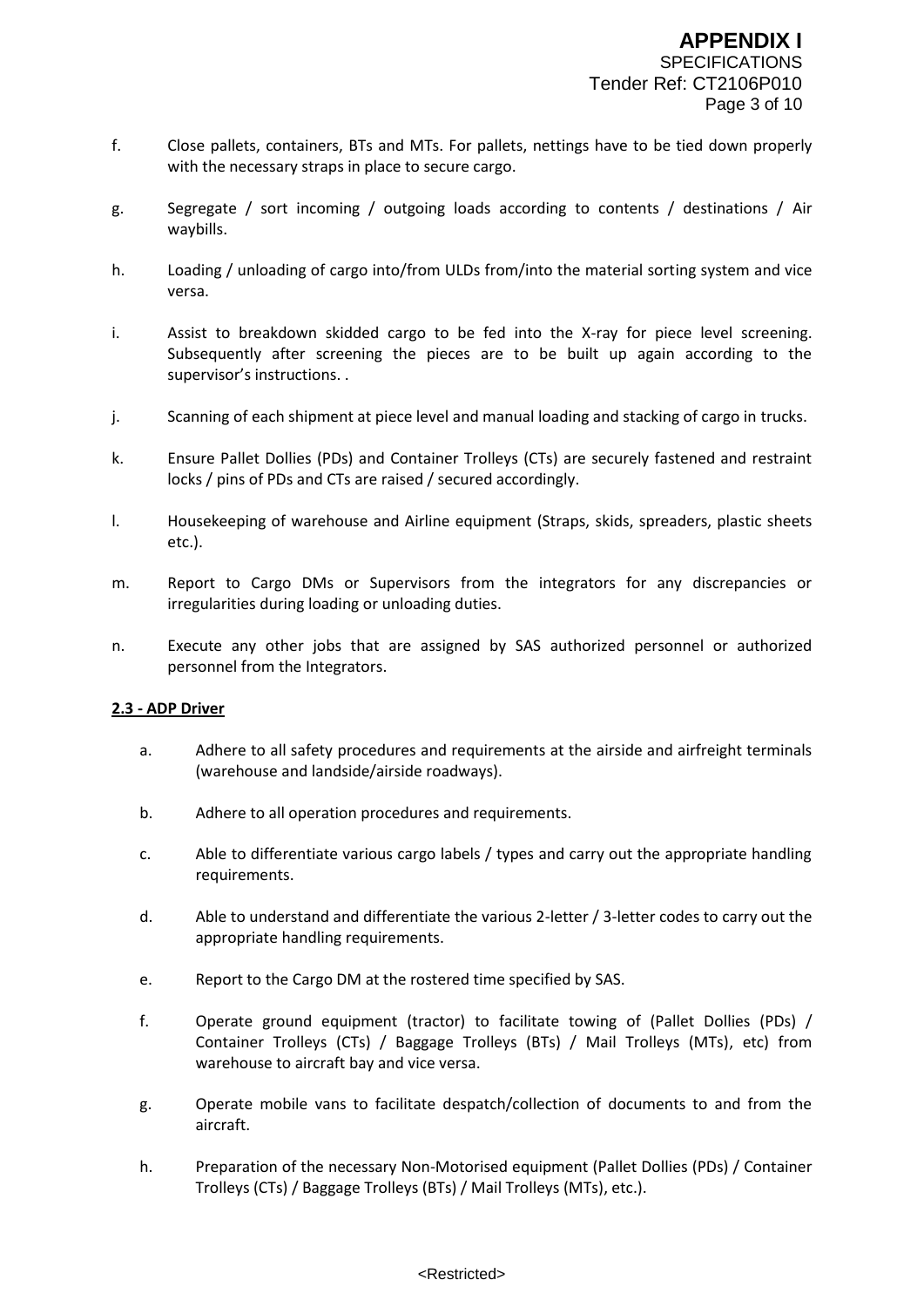- i. Check condition and label of cargo, Unit Loading Devices' (ULDs) number and condition, condition of Pallet Dollies (PDs) / Container Trolleys (CTs) / Baggage Trolleys (BTs) / Mail Trolleys (MTs) prior to towing.
- j. Secure all locks / pins / restraints on Unit Loading Devices (ULDs) and Pallet Dolleys (PDs) / Container Trolleys (CTs) / Baggage Trolleys (BTs) / Mail Trolleys (MTs) prior to towing
- k. Report to respective Cargo personnel for any discrepancies or irregularities encountered.
- l. Execute any other jobs that are assigned by SATS Cargo authorized personnel.

## **2.4 – Forklift Operators**

- a. Adhere to all safety procedures and requirements at the airside and airfreight terminals (warehouse and landside / airside roadways).
- b. Adhere to all cargo operational procedures and requirements.
- c. Able to differentiate various cargo labels / types and carry out the appropriate handling requirements.
- d. Able to understand and differentiate the various 2-letter / 3-letter codes to carry out the appropriate handling requirements.
- e. Transferring of cargo from one point to another as required and directed with forklift.
- f. Assisting with loading and unloading of cargo from/to ULDs / BTs/ PDs / MTs as required with forklift.
- g. Assisting with housekeeping of airline and warehouse equipment as required.
- h. To fork skidded / large cargo from the truck docks / weighing scales to be fed into the X-ray machines to be screened. Upon completion of screening to fork these cargo from the Xray machines to the build-up areas or storage areas as directed.
- i. Report to the Cargo DM at the rostered time specified by SATS Cargo.
- j. Report to respective Cargo personnel for any discrepancies or irregularities encountered.
- k. Execute any other jobs that are assigned by SAS authorized personnel.

## **3 Staff Strength Requirement for Service Crew.**

a. Staff strength requirements varies for each Airfreight terminal per day, which figures would be adjusted and specified by SATS Cargo from time to time according to deployment needs, by giving at least one (1) week's written notice.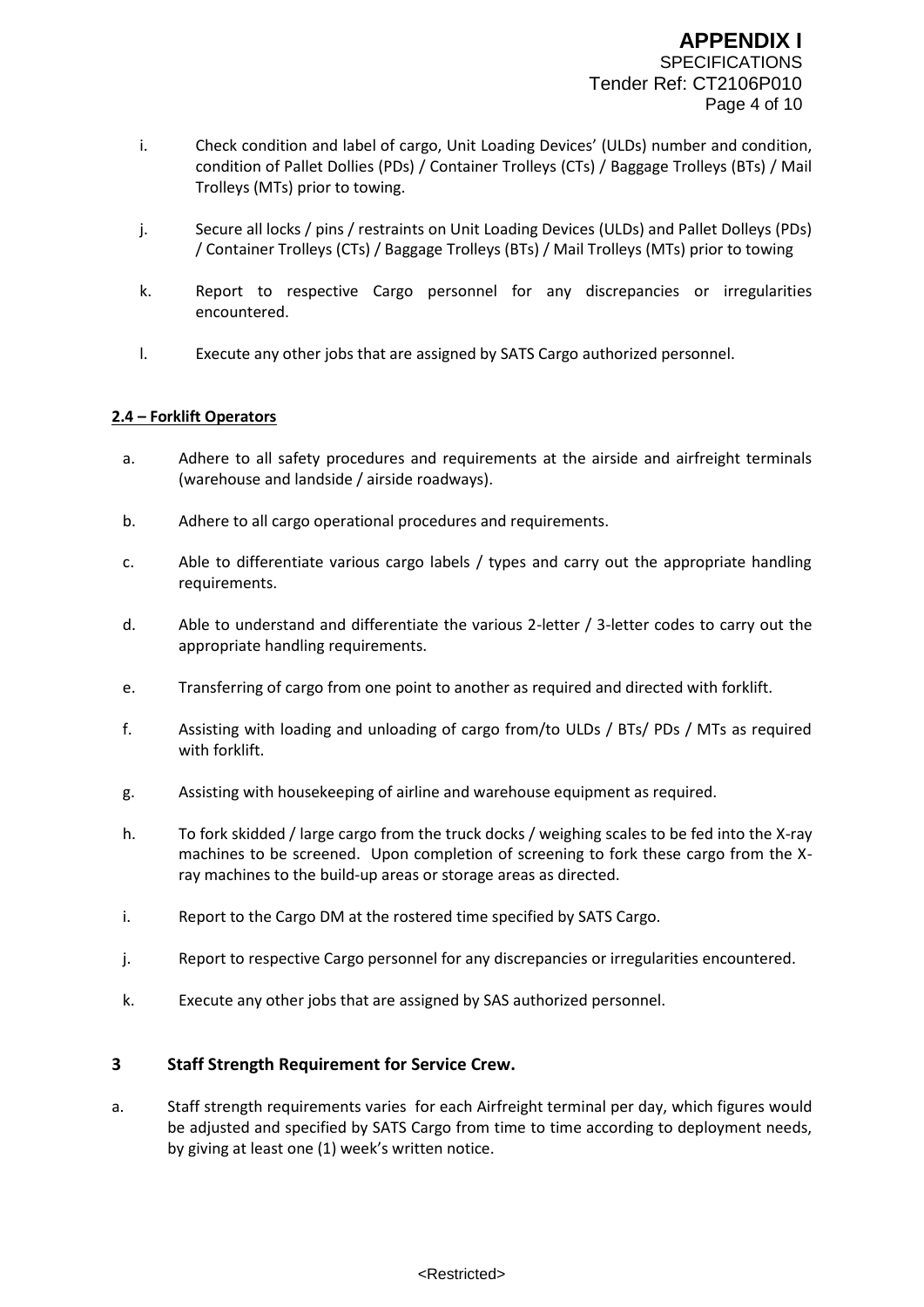- b. Distribution of staff is not necessarily even over the respective Airfreight terminals and over the various shifts, as this would be adjusted and specified by SATS Cargo from time to time according to deployment needs, by giving at least one (1) week's written notice.
- c. Service Crew's operation in each Airfreight terminal is not necessarily exclusive to only one (1) Service Provider, i.e. there could be more than one (1) Service Provider operating in the same terminal.

## **4 Shift Pattern for Service Crew.**

- a. The shift pattern provided in Para 12 Schedule is strictly intended for reference only to facilitate the submission of bid by the provider. SAS makes no representation or warranty as to the accuracy or completeness of the information. SAS does not warrant or represent that the actual shift which the Service Provider will be required to service would in any way follow or be similar to what is provided in Para12. SAS shall have no liability whatsoever in respect of Para 12 whether resulting from any person's reliance on it or otherwise. Both minor and major changes in shift pattern are likely, especially after a flight schedule change from Summer Flight Schedule to Winter Flight Schedule and vice versa, or due operational needs. SATS Cargo reserves the right to amend partially or wholly the shift timings and the number of Cargo handlers required per shift by giving one (1) week's written notice.
- b. SAS shall not be responsible for any transportation required by the service crew to and from work.
- c. Any shift that is 6 hours and above would be entitled to an one (1) hour break, which SATS Cargo reserves the right to decide on which portion of the shift for the break to be given.
- d. No service crew is allowed to work more than 12 hours in a day (excluding break time with extended time (overtime) inclusive) or 12 days continuously without break. There must be at least an 8-hour rest in between shifts. Any rest of less than 8 hours taken would be considered as still within the same shift and the hours of work would be cumulative. It is the responsibility of the Service Provider to ensure and observe the above-mentioned regulation.

## **5 Training for Service Crew.**

- a. All service crew are required to attend a short training programme conducted by SAS, which comprises of both classroom training and On-Job-Training (OJT) sessions, prior to commencement of work in SATS Cargo.
- b. SAS reserves the right to amend the training programme partially or wholly from time to time giving one (1) week's written notice.
- c. All necessary training (including additional or further refresher training) has to be conducted by SAS' trainers or certified trainers (under the approval of SAS) supplied by Service Provider.
- d. Training fees would be charged accordingly when it is conducted by SATS Cargo Training( Eg ADP training , Forklift training )
- e. During the training period, all service crew will not be paid.

#### <Restricted>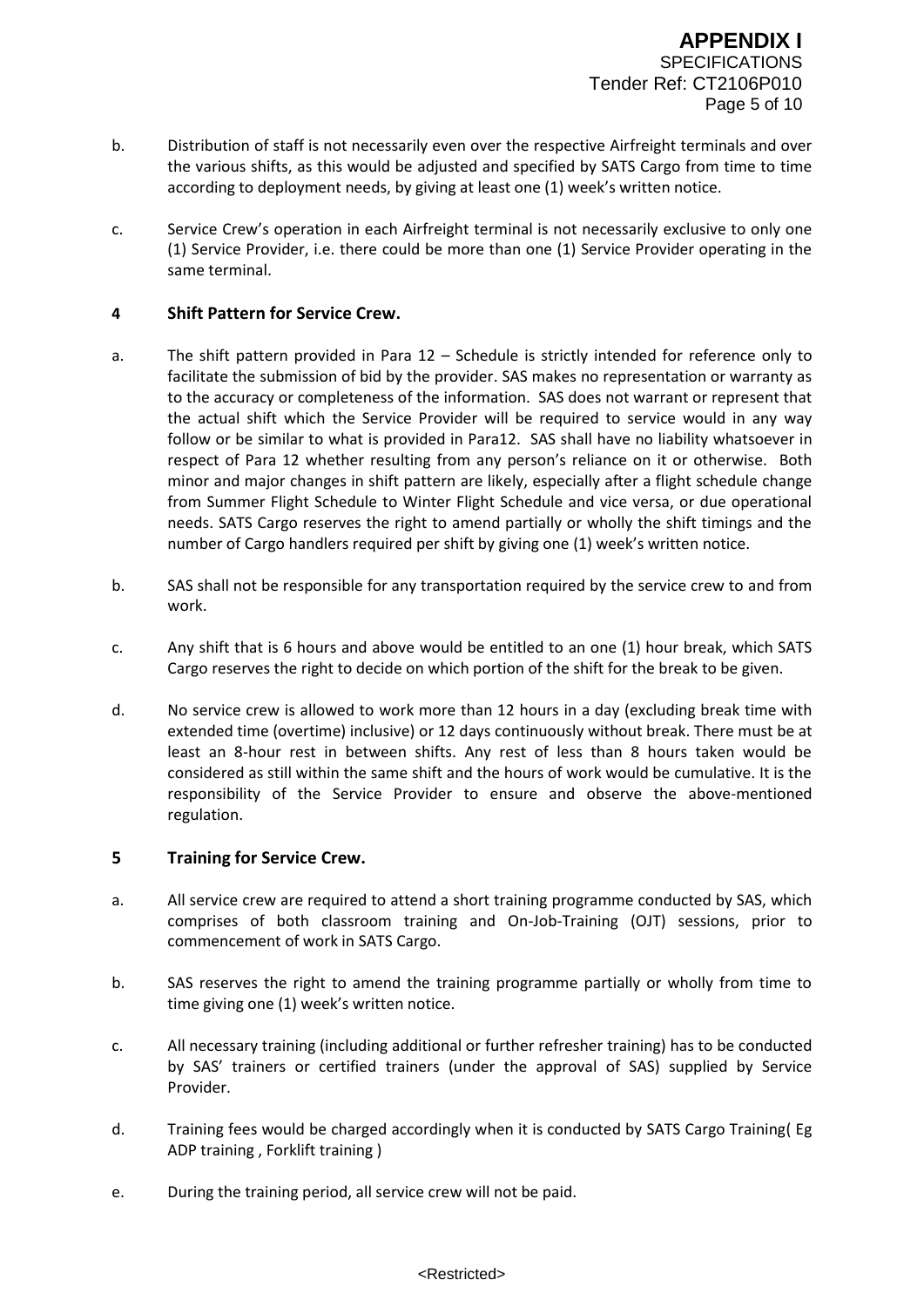- f. All service crew attending the training are expected to be fully outfitted. Failure to do so would result in them being sent back whilst training fees still applicable.
- g. Only service crew who have completed the training successfully would be considered as 'qualified' and allowed to work in SAS.
- h. Any 'unqualified' service crew found working in Cargo would be considered, as overdeclared staff and he would be subjected to a penalty.

## **6 Provision of Supervisor for Service crew.**

The Service Provider must provide at least one (1) Supervisor during the full hours of service provision (regardless of the number of service crew supplied per shift) at its own cost to take charge of all the service crew supplied. His duties and responsibilities are to:

- a. Take charge of all staff matters (such as last minute leave request etc.) and disciplinary issues; and act as liaising personnel between the service crew and SATS Cargo personnel at all times, both administratively and operationally.
- b. Monitor the attendance (including clocking in / out of the Service Crew Management System (SCMS) and ensure the service crew report on time at the designated SATS Cargo Airfreight Terminals according to the deployment schedule.
- c. Supervise the service crew on duty at SAS (as required).
- d. Conduct briefings / safety audits and disseminate instructions etc. to service crew as and when required.
- e. Conduct regular checks and / or spot checks on service crew. This should include (though not limited to) the following:
	- i) Checks to ensure proper attire and Personal Protective Equipment (PPE) etc. are worn when service crew report for work and during warehouse activities etc.
	- ii) Roll-call of service crew who have reported for work
	- iii) Any other checks deemed necessary by SATS Cargo, which may be communicated from time to time to the Service Provider by giving one (1) week's written notice.
	- iv) Conduct investigation and submit report on any accident/mishandling that a service crew has been involved in.
	- v) Perform any other task deemed necessary by SAS and / or Service Provider.
	- vi) Be contactable at all times and able to show his presence at short notice.

## **7 Uniform and Personal Protection Equipment (PPE)**

All service crew are to be dressed appropriately in SATS uniforms and SATS safety vest at all times. Safety Gloves are also to be standardised with those being used by SATS Cargo and the service provider is to purchase these from SATS accordingly. SATS uniforms, vests and gloves will be charged at cost to the vendors. Safety shoes can be issued by the Service provider to the service crew.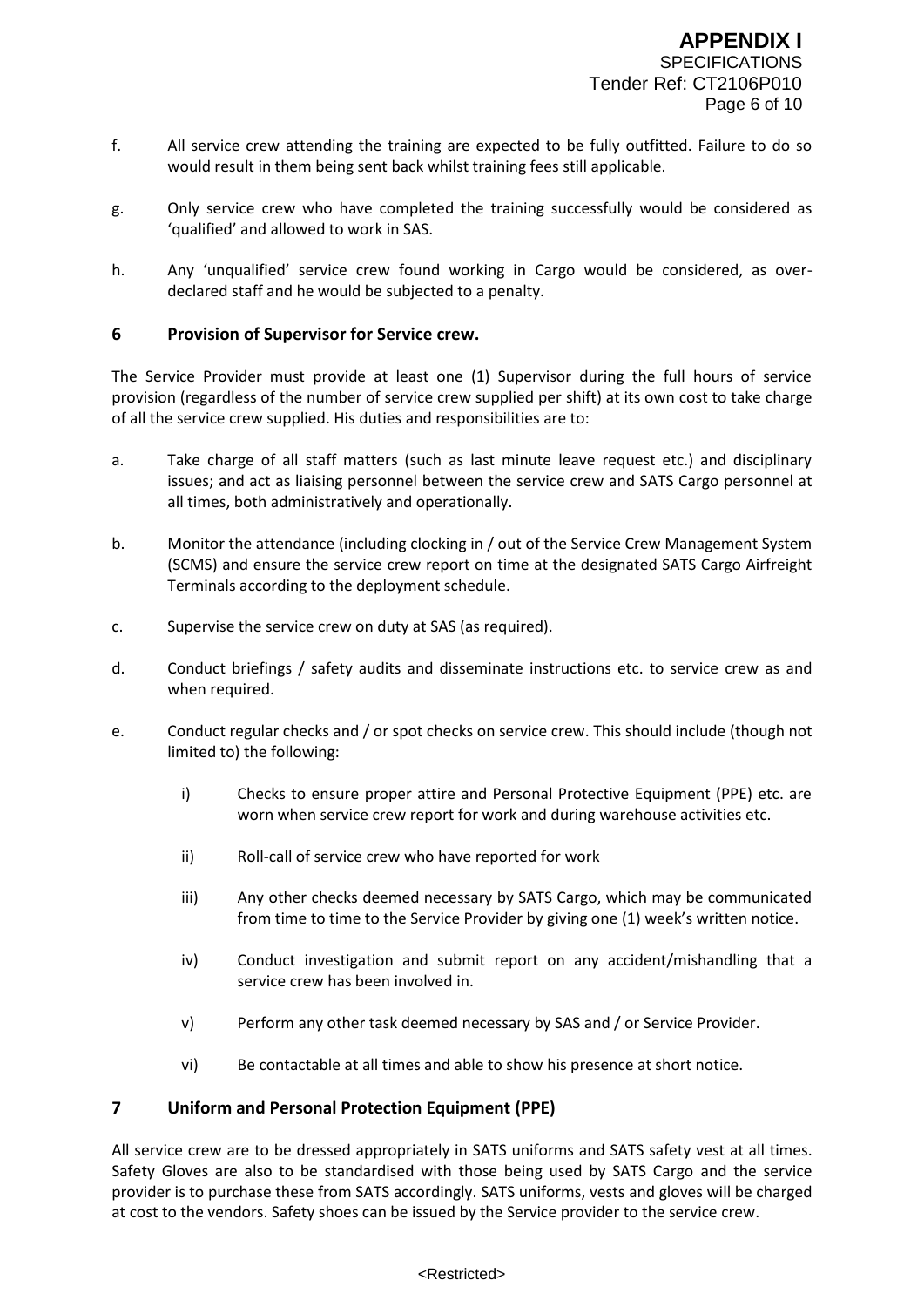Safe Management Measure that are implemented by SATS Cargo are also to be adhered to strictly by the service crew.

## **8 Other Requirements and Expectations from Service Provider**

#### a) Other Deviations from Contract Agreement

- i. Hand gloves shall be included as a compulsory Personal Protective Equipment (PPE) which are to be purchased from SATS Cargo so as to standardise the PPE used by everyone.
- ii. Regular safety audit findings / reports shall be submitted at a frequency deemed necessary by SAS, subject to revision from time to time.

#### b) Reimbursement to SAS

- i. SAS may from time to time request Service Provider to reimburse on any expenses or losses etc. that has been incurred as a result of the Service Provider entering into this contract.
- ii. In the event that any reimbursement is requested from the Service Provider, a reimbursement cost equivalent to 115% of the actual cost (15% being the administrative cost involved) would be applied.
- iii. SAS reserves the right to amend partially or wholly, the reimbursement list of items as and when required, by giving one (1) week's written notice.
- iv. This reimbursement formula shall be applied also for any other event / item deemed necessary by SAS, which may arise from time to time, so as to upkeep SAS' service level to its client and / or operational requirement.

#### c) Cessation of Service Provision to SAS

- i. In the event of cessation of service provision to this contract due to whatsoever reason, Service Provider is not allowed to deliberately hold back its staff without valid reason, so as to cause hindrance to third party's recruitment of the relevant staff. Failure to honour this requirement may result in Service Provider being blacklisted and barred from entering into any other SATS contract agreement, not limiting to only SAS' contract agreement.
- ii. In the event of any dispute, SAS' decision shall be final and made at its sole discretion.
- iii. SAS reserves the right to amend partially or wholly any of the clauses or add in additional clauses to any part of the contract agreement and / or the Work Schedule / Specifications, by giving one (1) week's written notice.

## **9 Liquidated Damages for Service Failure**

In addition to the standard liquidated damages (LDs) mentioned in the Contract Agreement, the followings are additional mutually exclusive clauses, which would be subjected to review every 6 months; whereby SATS Cargo reserves the right to amend partially or wholly any of the clauses or add in additional clauses giving one (1) week's written notice: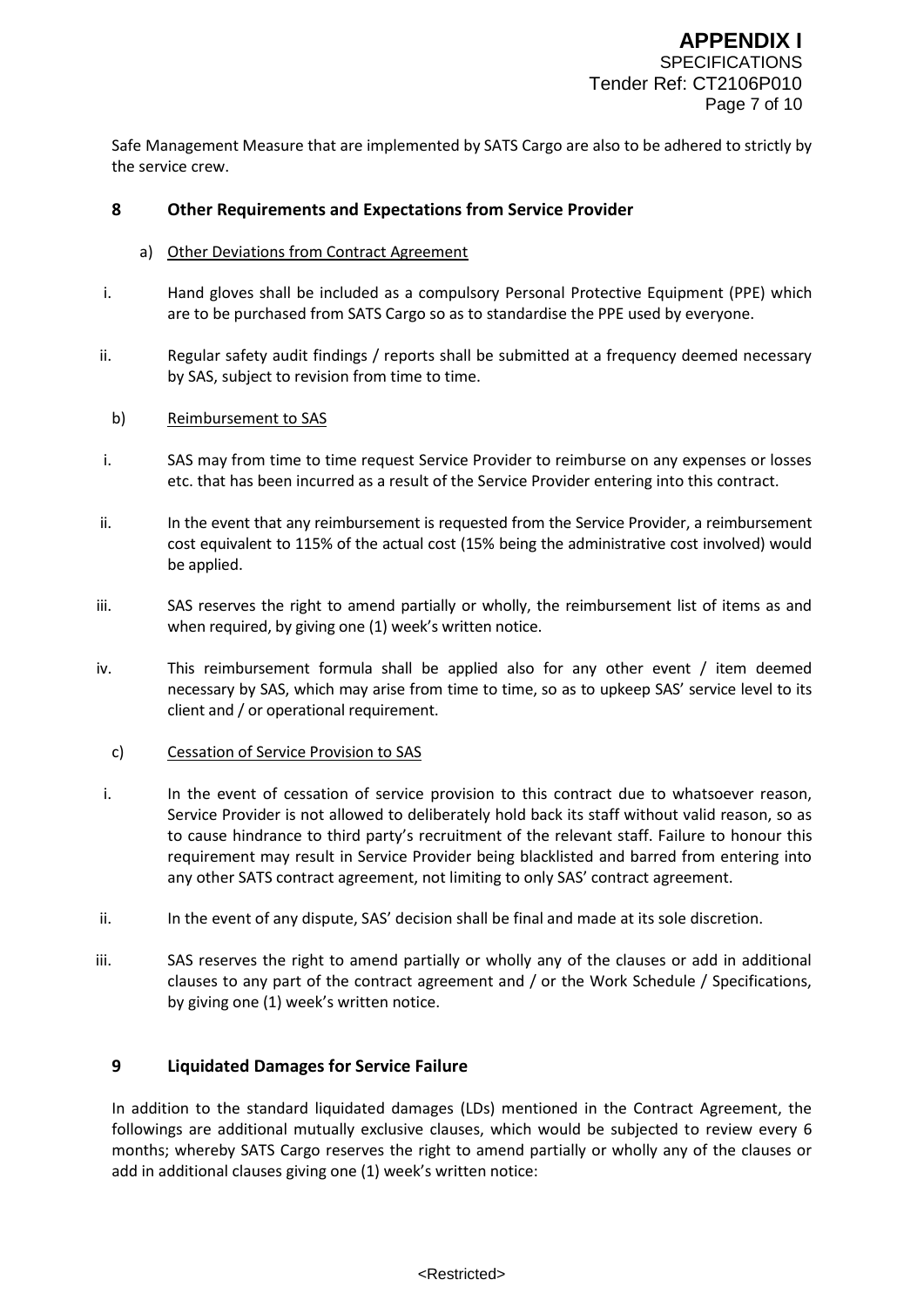# **APPENDIX I**

**SPECIFICATIONS** Tender Ref: CT2106P010 Page 8 of 10

| S/N            | <b>DESCRIPTION</b>                                                              | <b>AMOUNT OF DAMAGES</b>        |
|----------------|---------------------------------------------------------------------------------|---------------------------------|
| $\mathbf{1}$   | Late reporting to warehouse affecting service delivery                          | \$100.00 per incident           |
| $\overline{2}$ | Failure to report at warehouse work areas / staff walk-out                      | \$100.00 per incident           |
| 3              | Mishandling of cargo/mail bags etc.                                             | \$150.00 per incident           |
| 4              | Error in sorting of cargo / mail etc.                                           | \$150.00 per incident           |
| 5              | Throwing of cargo / mail bags etc.                                              | \$150.00 per incident           |
| 6              | Insubordination to SATS Cargo authorized personnel                              | \$200.00 per incident           |
| $\overline{7}$ | Any complaint received from airline and / or SATS Cargo<br>authorized personnel | \$250.00 per incident           |
| 8              | Failure to wear proper PPE as required in the warehouse and<br>airside.         | \$200.00 per incident           |
| 9              | Failure to smoke in designated areas.                                           | \$200.00 per incident           |
| 10             | Deploying of unqualified staff.                                                 | \$100.00 per staff per incident |
| 11             | Contract Staff missing from workplace / sleeping at workplace                   | \$100.00 per staff per incident |
|                | other than the allocated break hours                                            |                                 |
| 12             | Service Crew behaviour resulting in safety/security being                       | \$300.00 per incident           |
|                | compromised at the work areas.                                                  |                                 |
| 13             | Exceeding the designated speed limits in the warehouse / airside/               | \$300.00 per incident           |
|                | landside.                                                                       |                                 |
| 14             | Reckless driving that is deemed to be unsafe by SATS Cargo                      | \$300.00 per incident           |
| 15             | Involvement in any vehicular, property or industrial incidents                  | To bear all costs that are      |
|                |                                                                                 | related                         |
| 16             | Failure to adhere to airside/airfreight terminal rules and                      | \$300.00 per incident           |
|                | regulations.                                                                    |                                 |
| 17             | Unauthorized use of SATS vehicles. (Forklifts, tractors, cars, vans<br>etc.)    | \$300.00 per incident           |
| 18             | Failure to report damage, mishandlings, accidents or any other                  | \$200.00 per incident           |
|                | incident to the Cargo Duty Manager in a timely manner.                          |                                 |

#### **10 Service Standards Audits**

- a. Regular service standards audits will be carried out to determine the competency levels of the staff provided. Audits can be done in the form of flight build-up/breakdown observations with checklists or written/oral assessments of individuals on the basic handling knowledge and requirements.
- b. Service Provider is expected to achieve 90% passing rates for each audit.
- c. Failure to achieve this standard will result in a liquidated damage of \$500 per failure.

## **11 Use of Service Crew Management System (SCMS)**

- a. All attendance will be tracked via the use of SCMS. Staff is to clock in/out via terminals situated in the SAS.
- b. Staff will be required to register their fingerprints after attending the mandatory training as required by SAS and completion of On-the-Job (OJT) training. Only then, will they be able to clock in/out via the SCMS.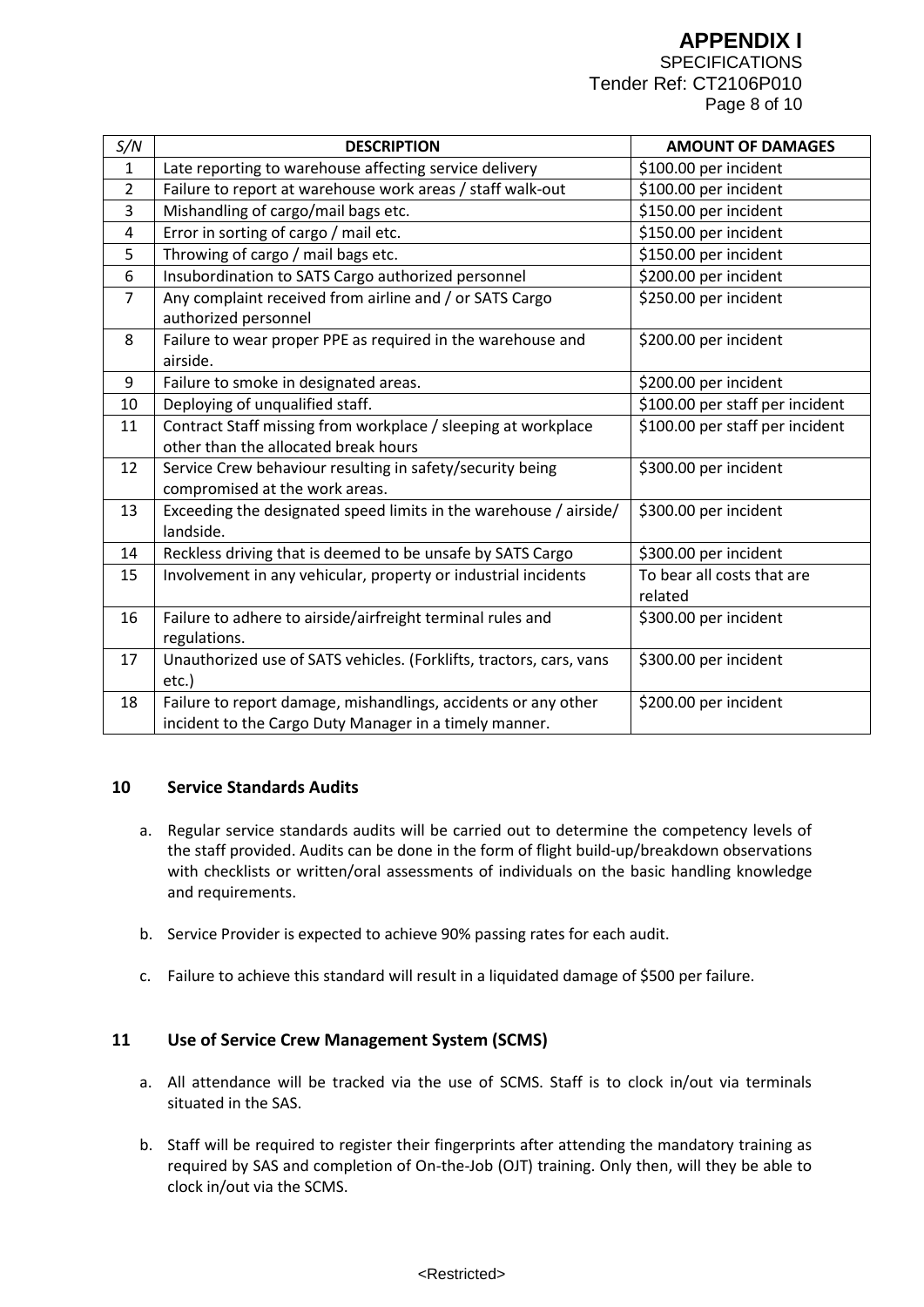- c. Staff are granted a 15 minutes grace for late reporting or early out at the start and end of shift.
- d. LD will be imposed based on formula stated under Clause 9 in the main contract.
- e. Payments will be based on the records captured in SCMS at the end of the month.

#### **12 Schedule**

## **Roster and Manning Requirement for Service Crew**

Adjustments may be given with at least one (1) week's written notice due to operational requirements

#### **12.1- Cargo Handlers**

| <b>Work Area</b>         | <b>Shift Timings</b> | <b>Number of Staff</b> | <b>Remarks</b>                             |  |
|--------------------------|----------------------|------------------------|--------------------------------------------|--|
|                          | 0900 - 2100 hrs      | 12                     |                                            |  |
| Hub Ops (T5)             | 1100 - 2300 hrs      | $\overline{4}$         |                                            |  |
|                          | 2100 - 0900 hrs      | 19                     |                                            |  |
|                          |                      |                        |                                            |  |
|                          | 0900 - 2100 hrs      | 3                      |                                            |  |
| ECC                      | 1800 - 0600 hrs      | 3                      |                                            |  |
|                          | 2100 - 0900 hrs      | 3                      |                                            |  |
|                          |                      |                        |                                            |  |
|                          | 0900 - 2100 hrs      | 6                      | Core $1(6)$                                |  |
|                          | 1100 - 2300 hrs      | 6                      | Core $F(6)$                                |  |
| OAL Export(T3/T4)        | 1800 - 0600 hrs      | 8                      | Core F (8)                                 |  |
|                          | 2100 - 0900hrs       | 12                     | Core I (8), Core F (4)                     |  |
|                          |                      |                        |                                            |  |
|                          | 0900-1800/1900 hrs   | 18                     | Additional headcount to                    |  |
| Import(T6)               | 1500/1600-0100 hrs   | 16                     | cater for O3/ Shoppee/<br>eComm businesses |  |
|                          | 2400-1000/1000 hrs   | 16                     |                                            |  |
|                          |                      |                        |                                            |  |
|                          | 0900 - 2100 hrs      | 5                      |                                            |  |
| <b>Coolport</b>          | 2100 - 0900 hrs      | $\overline{2}$         |                                            |  |
|                          |                      |                        |                                            |  |
| <b>E-Commerce Airhub</b> | 0900 - 2100 hrs      | 12                     | Standby to cater for year-                 |  |
|                          | 2100 - 0900 hrs      | 12                     | end peak                                   |  |

## **12.2- Warehouse Assistants**

| Work Area           | <b>Shift Timings</b> | <b>Number of Staff</b> | Remarks |
|---------------------|----------------------|------------------------|---------|
| To be designated by | 0030 - 0930hrs       | 25                     |         |
| SAS                 | $1100 - 2300$ hrs    |                        |         |